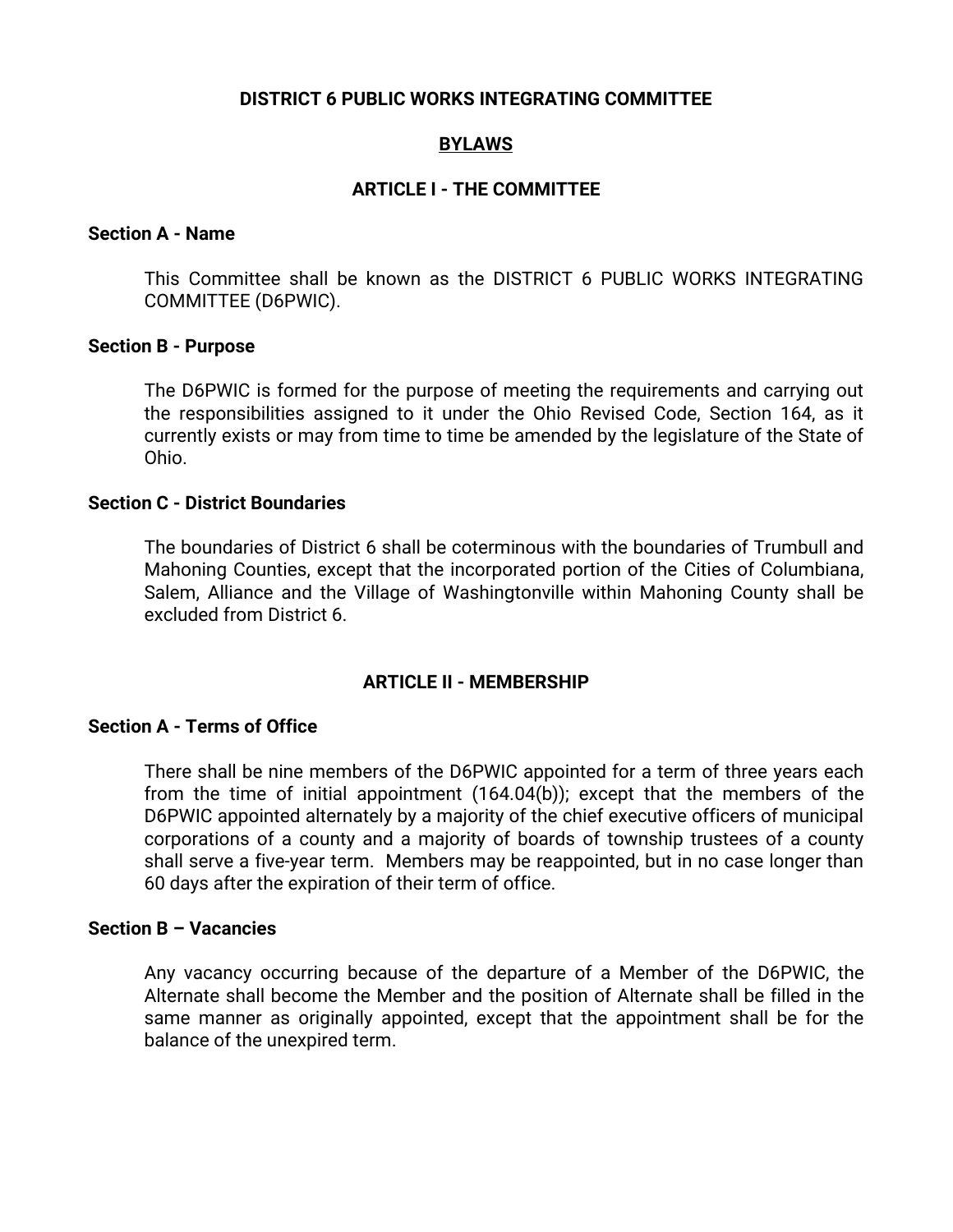# **Section C - Appointments**

All Members shall be appointed in accordance with the requirements of Section 164.04 (A) (4) of the Ohio Revised Code as it pertains to representation from the private sector and various political jurisdictions with District 6. Specifically:

- 1) One appointment by the Mahoning County Commissioners;
- 2) One appointment by the Trumbull County Commissioners;
- 3) One appointment by the Mayor of the City of Youngstown;
- 4) One appointment by the Mayor of the City of Warren;
- 5) One appointment by a majority of the chief executives of the municipal corporations, other than the largest municipal corporations;
- 6) One appointment by the majority of the boards of township trustees within the district;
- 7) The Mahoning County Engineer;
- 8) The Trumbull County Engineer;
- 9) One appointment by an affirmative vote of at least six of the members in subsection one through eight above. This appointment shall be selected from the private sector and be a person having experience in local infrastructure planning and economic development.

Note: Sections 5 and 6 shall alternate between the two Counties. When Mahoning County mayors appoint the Section 5 member, Trumbull trustees will appoint the Section 6 Member and vice versa.

## **Section D - Alternates**

During all meetings of the D6PWIC, and during all subcommittee meetings, only Members or their designated alternates may vote on any issue. Alternates shall be appointed by the same appointing authority as the Member as designated by Section 164.04 (A) (4) of the Ohio Revised Code.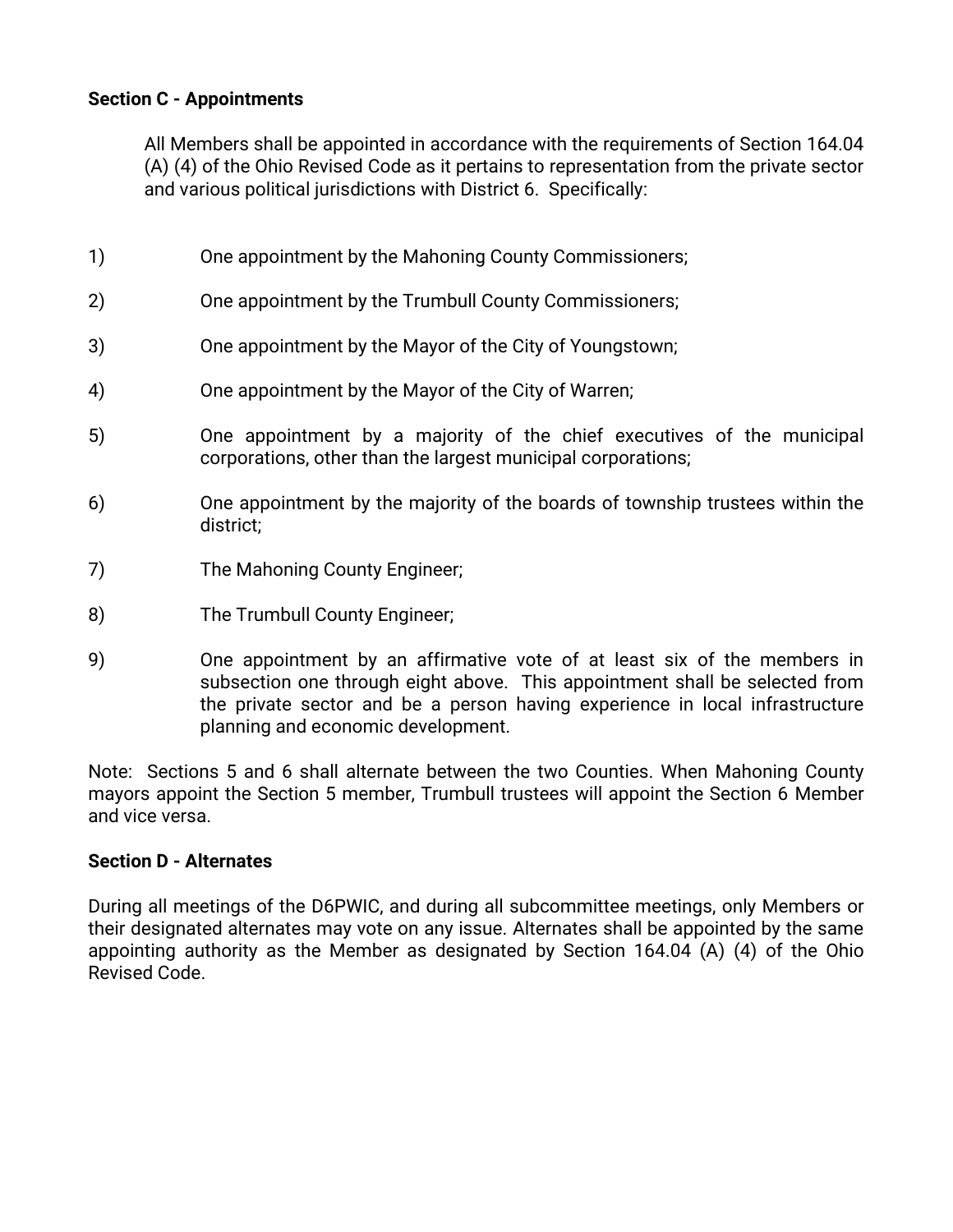# **ARTICLE III - OFFICERS, ELECTION, AND DUTIES**

## **Section A - Officers**

The D6PWIC shall at its annual meeting elect a Chairperson and Vice Chairperson from among its members who will serve for a period of one year, or until their successor is elected, and may be re-elected for subsequent terms.

The Vice Chairperson shall not reside in the same county as the Chairperson. The D6PWIC may designate an individual, who does not have to be a member of the D6PWIC, to serve as Clerk of the Committee.

### **Section B - Duties of Officers**

- 1) The Chair shall preside at all meetings of the D6PWIC and shall be empowered to authenticate, by his/her signature, when necessary, all the acts and proceedings of the Committee.
- 2) The Vice Chair shall perform all the duties of the Chair in his/her absence.
- 3) The Clerk shall keep the minutes of the D6PWIC and shall maintain a record of the proceedings of the Committee.

## **ARTICLE IV - MEETINGS**

#### **Section A - Annual Meeting**

The D6PWIC shall meet in May each year for the purpose of electing officers, appointing standing subcommittees, and conducting such other business as may come before it.

#### **Section B - Other Meetings**

The D6PWIC will meet at other times as set by the Committee for the purpose of conducting the general business of the Committee, including any business that may come before it. The Chair, or in his/her absence the Vice-Chair, may call a meeting of the Committee.

#### **Section C - Special Meetings**

The D6PWIC may meet in special session upon call of any two members of the Committee for the specific purpose designated in writing and presented with the call of the special meeting. Such call and purpose must be signed by the two calling members. No business other than that stated in the written purpose of the Special Meeting shall be conducted at that meeting.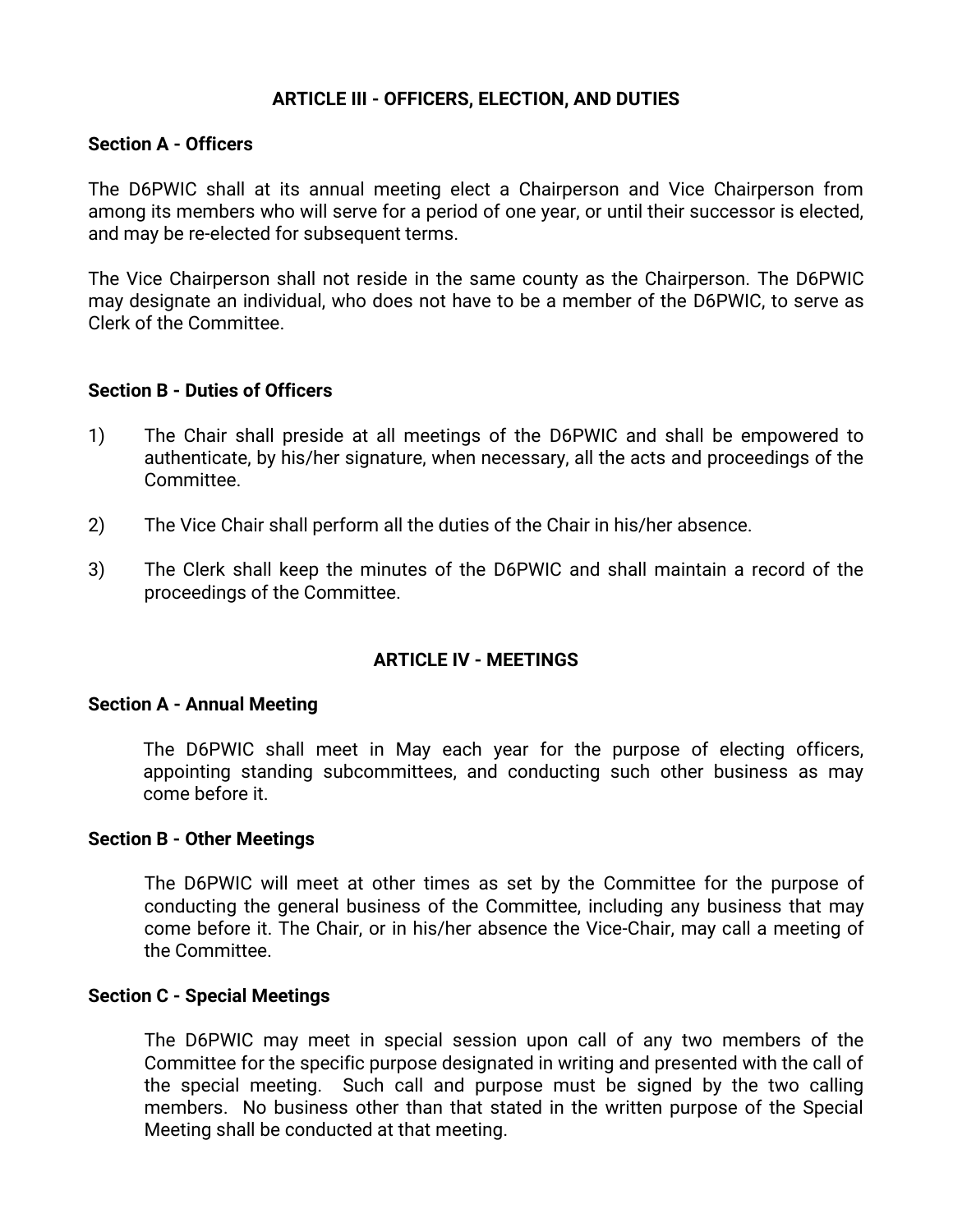### **Section D - Emergency Meetings**

The D6PWIC may meet in emergency session upon call of the Administrative Representative (Article VIII - Section A) to the Committee upon approval of the Chairperson, or in his/her absence, the Vice Chairperson.

## **ARTICLE VI - SMALL GOVERNMENTS SUBCOMMITTEE**

### **Section A - Purpose**

The purpose of the Small Governments Subcommittee is to review and select projects to be submitted to the Ohio Small Governments Capital Improvements Commission for funding. This standing Subcommittee shall be appointed from among its members by the D6PWIC, at its Annual Meeting, to represent the interests of Villages and Townships and to make recommendations to the Ohio Small Governments Capital Improvements Commission.

The Subcommittee for Villages and Townships shall report its actions to the full Committee for purposes of coordination. The number of members of the Subcommittee will be determined by the full Committee. The D6PWIC Chair may appoint the Subcommittee Chair. The quorum of the Subcommittee shall be a majority of its members and an affirmative action of the Subcommittee shall be a majority of the quorum present. The Subcommittee shall comply with the Bylaws and Rules of Order of the Committee, except that quorum and voting shall be as defined in this article.

#### **Section B - Membership**

The membership of the Small Governments Subcommittee shall be the county engineers of Mahoning and Trumbull counties; the current member of the D6PWIC that represents a majority of the chief executives of the municipal corporations, other than the largest municipal corporations; the current member of the D6PWIC that represents the majority of the boards of township trustees within the District and the Private Sector Member of the D6PWIC. Ad-hoc members of the Small Governments Subcommittee will be appointed by the Chairman.

## **Section C - Officers**

 The officers of the D6PWIC shall include a Chairperson and Vice Chairperson selected to serve one-year terms beginning with the Annual meeting. The Chairperson shall preside at meetings of the Committee and shall sign any and all written documents on behalf of the Small Governments Committee. The Vice Chairperson shall perform all duties of the Chairperson in his or her absence and shall perform duties as may be delegated by the Chairperson.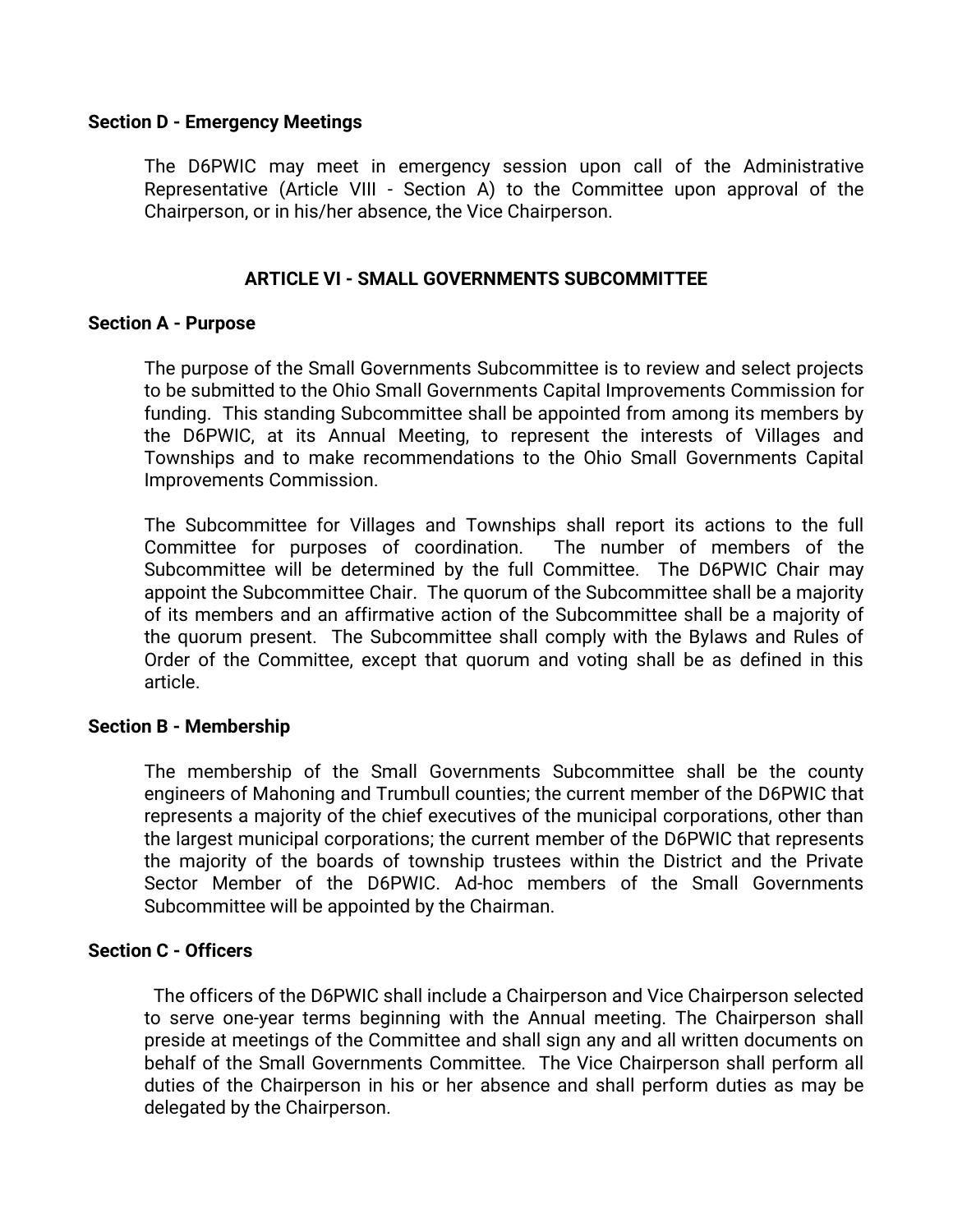### **Section D - Meetings**

Meetings shall be called by the Chairperson as deemed necessary. Members and Alternates will be informed of meetings at least seven days prior to the date of the meeting.

### **Section E - Quorum**

A quorum shall be a simple majority of those appointed to the Small Governments Subcommittee.

### **Section F - Voting**

Resolutions and other official actions shall require the approval of the majority of the members present and constituting a quorum.

# **ARTICLE VII - OTHER COMMITTEES**

### **Section A - Other Committees**

The D6PWIC may from time to time appoint other subcommittees, including among the appointments its members or others with specific knowledge, to formulate advice and/or recommendations to the full Committee. Such subcommittees shall comply with these Bylaws and the Rules of Order of the Committee.

## **ARTICLE VIII - ADMINISTRATION**

#### **Section A - Administration and Technical Assistance**

The Director of the Eastgate Regional Council of Governments (Eastgate) or his/her appointee shall serve as the Administrative Representative (Liaison) to the D6PWIC. Eastgate is organized as a voluntary organization of local government subdivisions in Ashtabula, Mahoning, and Trumbull counties under 167 of the Ohio Revised Code.

The Eastgate Administrative Representative (Liaison) shall administer the technical aspects of the State Capital Improvement Program (SCIP) and the Local Transportation Improvement Program (LTIP) in District 6 and assist the D6PWIC in the compilation and selection of projects to be funded under the SCIP/LTIP Program. Eastgate will also provide services to the Committee as required including preparation of meeting minutes; meeting notifications; project analysis, including computer listing of all proposed projects; and other applicable services as requested by the Committee.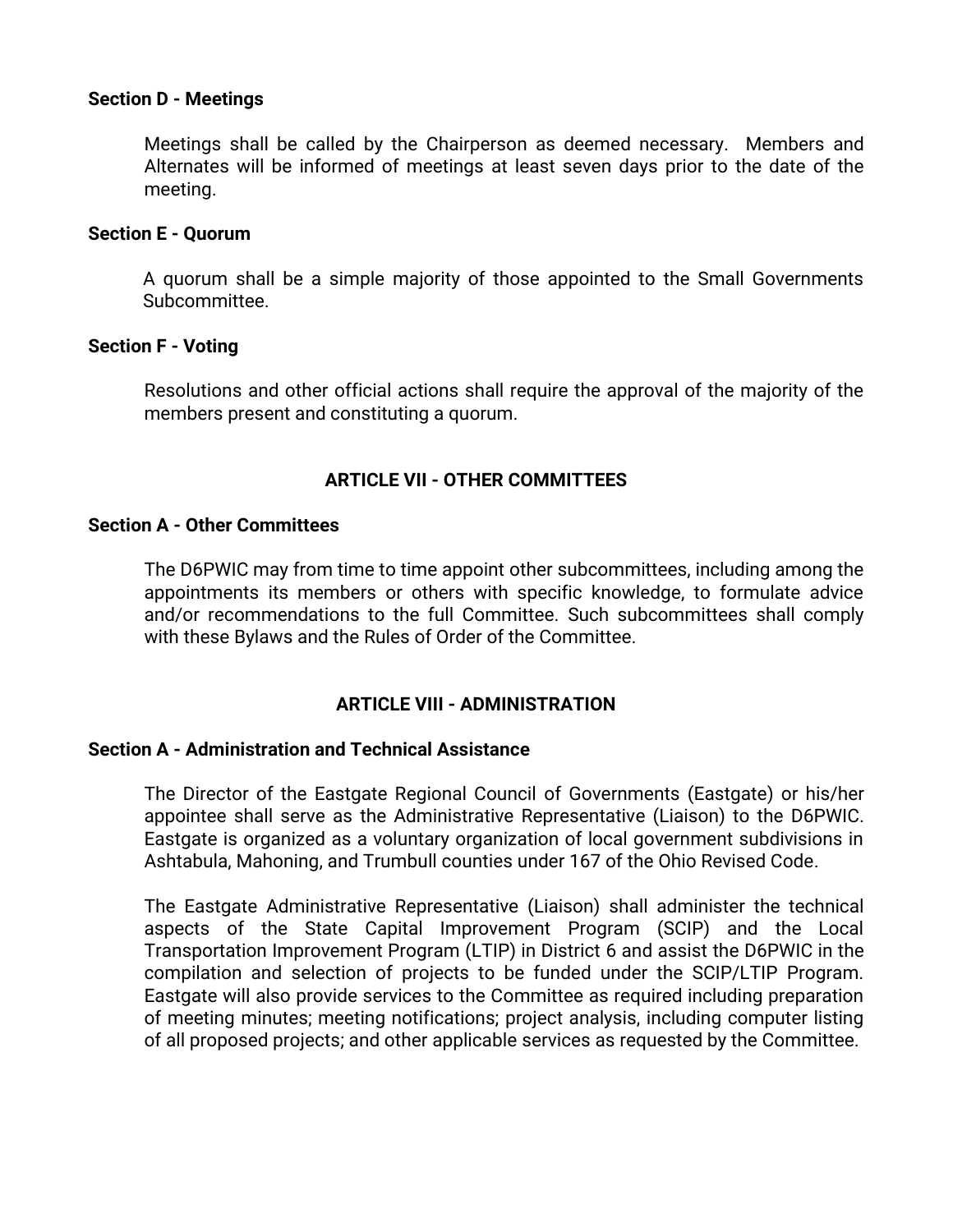## **Section B - Administrative Expenses**

Necessary costs incurred by Eastgate in the administrative process of SCIP/LTIP and Small Government Programs of District 6 shall be covered by a 1½ percent administrative fee to be provided by the political entities which receive funding under the provisions of the OPWC. Upon completion of the project, Eastgate will invoice each political subdivision for an amount equal to 1½ percent of the OPWC funds used on their project(s). The funds provided by the applicants to Eastgate for SCIP/LTIP and Small Government program administration shall be provided from sources other than OPWC funds. Projects funded through the OPWC Emergency Program will be assessed a fee of \$500 or ½ percent of the total funds, whichever is less.

## **ARTICLE IX - APPLICATION PROCEDURES**

### **Section A - Submission Requirements**

Upon recommendation of the D6PWIC as to project funding, a representative of Eastgate will meet with the applicants which have been recommended by the Committee to apply to the OPWC. Eastgate will assist the applicant in preparing the OPWC Application for Project Support and other documents required for submittal to the state.

#### **Section B - Project Review Procedures**

Projects will be reviewed in accordance with procedures established by the D6PWIC, which will be responsible for final project funding recommendations.

## **ARTICLE X - AMENDMENTS**

#### **Section A - Bylaws and Rules of Order**

To amend the Bylaws or Rules of Order, an amendment must be presented in writing to the D6PWIC at a Regular Meeting and may be debated at that meeting. Adoption may occur only at a subsequent Regular Meeting of the Committee at which time the motion for adoption may be amended as with any motion or resolution pending before the Committee.

## **Section B - Standing Rules**

The D6PWIC may adopt, amend, add to, or suspend previously adopted Standing Rules at any meeting of the Committee by the affirmative vote of seven members or the appropriate number as provided in Article V - Quorum.